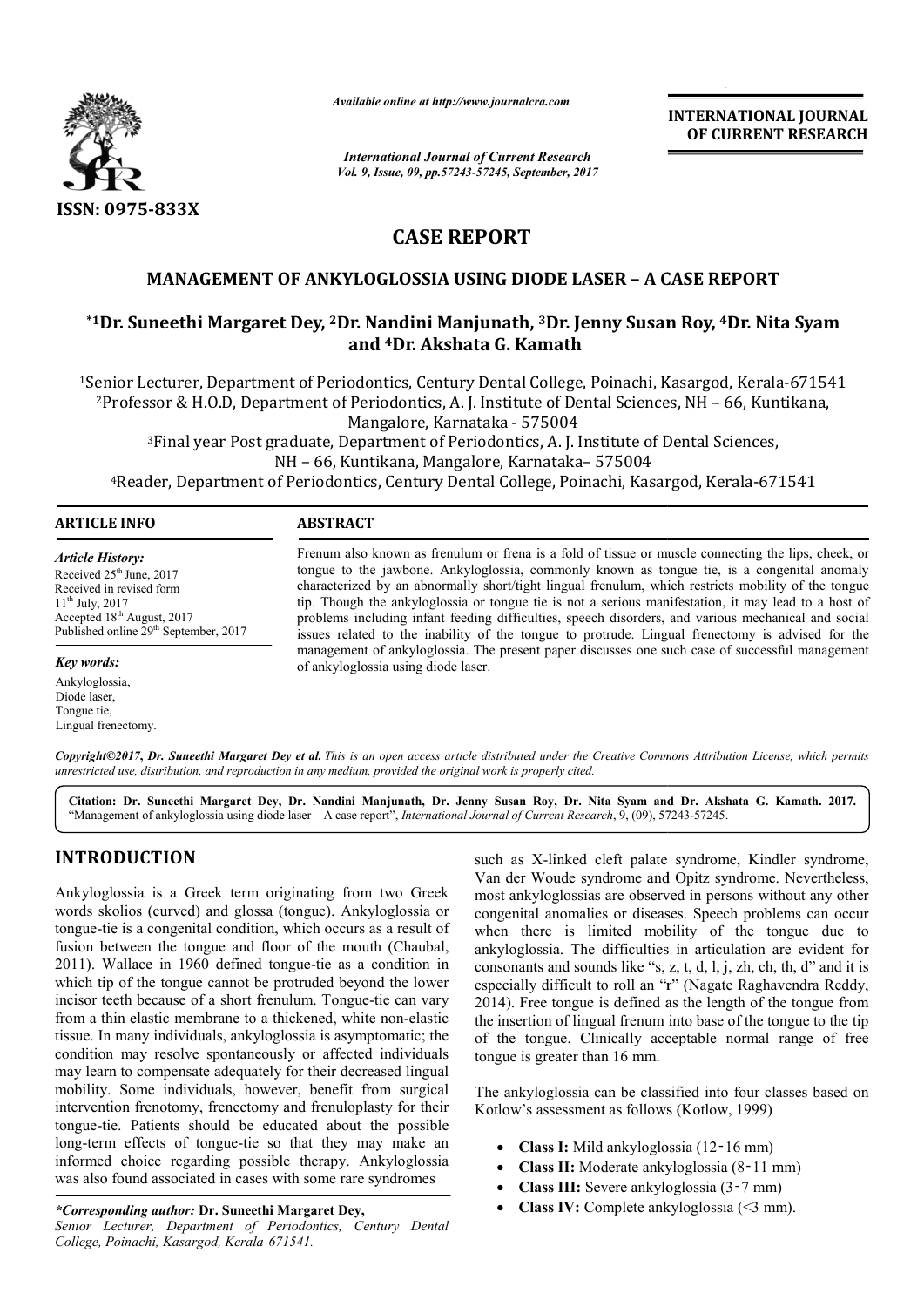Kotlow recommends revising the frenum in case of Class IV and Class III ankyloglossia; Class II and Class I ankyloglossia are the most difficult to evaluate and functional criteria of normal range of motion of the tongue can be utilised for surgical indication. Hence, upon completion of the diagnosis, a clinical-functional evaluation for possible surgical indication has been suggested by Olivi et al. [2011] (Table 1). It should be stated that a short frenum is not always inelastic or fibrotic and, despite the reduced length, it may allow a normal lingual mobility thus not necessitating a reduction intervention; also, the elasticity of the floor of the mouth can mitigate the effects of the ankyloglossia and help the lingual mobility (Kotlow, 1999).

**Table 1. Criteria for Surgical Indication (Genovese and Olivi, 2011)**

|                    | Breast feeding difficulty                                                                                      |
|--------------------|----------------------------------------------------------------------------------------------------------------|
|                    | Speech impediment                                                                                              |
|                    | Atypical swallowing                                                                                            |
|                    | Impossibility to sweep upper and /or lower lips                                                                |
|                    | Limitation of the tongue to reach the palatal retroincisal spot when the<br>mouth is wide open.                |
|                    | Shape of the tongue distorted and/or Invagination at the tongue tip<br>during the protrusion outside the mouth |
|                    |                                                                                                                |
| <b>Case Report</b> |                                                                                                                |

#### **Case Report**

An 18-year-old female patient reported to the OPD of Dept. of Periodontics, A.J Institute of Dental Sciences Mangalore, with a chief complaint of difficulty in speech since birth. A detailed case history was taken. On intraoral examination, it was found that the individual had partial ankyloglossia and was classified as class III according to Kotlow's assessment.



**Figure 1. Pre-operative view**



**Figure 2. Operative View**

The patient was able to protrude the tongue tip till the lower lip. Medical history non- contributory. Lingual frenectomy by soft tissue laser was planned for the patient after informed consent. Complete extraoral disinfection was carried out with 2% betadine. After application of topical anaesthesia, the area was anaesthetized with a local infiltration by using 2% lignocaine with 1:80000 adrenaline.



**Figure 3. Lingual frenum Excised**



**Figure 4. 3 days Post-operative view**



**Figure 5. 6 days Post-operative view**

Frenectomy was done with diode laser of 810nm with 3.5W in continuous mode. The tip of the laser was moved from the apex of the frenum to the base in a brushing stroke cutting the frenum. The ablated tissue was continuously mopped using wet gauze piece. This takes care of the charred tissue and prevents excessive thermal damage to the underlying soft tissue. Protrusive tongue movement was checked. No suturing was done, and the patient was prescribed analgesicsand reviewed after 3 and 6 days. There was increase in tongue mobility following surgery and healing was satisfactory (collagen band was formed). The patient was recalled after 1 month but was unable to report as she left to study abroad.

#### **DISCUSSION**

Early diagnosis and intervention in ankyloglossia are fundamental for the subsequent morpho-functional